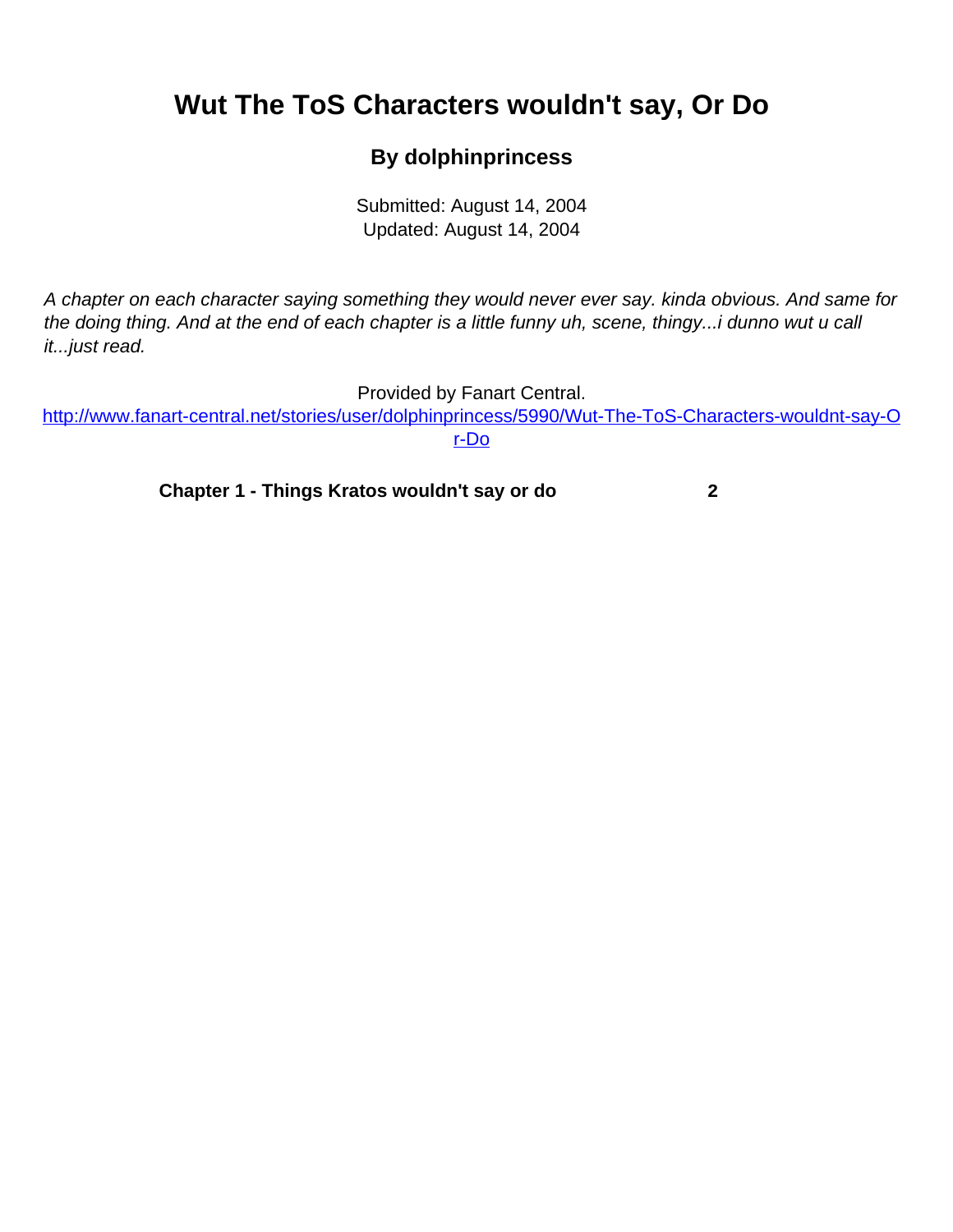## **1 - Things Kratos wouldn't say or do**

<span id="page-1-0"></span>Wut he wouldn't say....

Mommy!!! I cut myself!!!

Stupid Noishe...

Lalalala!!!

Coffee, coffee, COFFEE!!!!!!!

Am I cute?

Yay, Spongebob's on!!!

I lost my sword.

WAH!!!!!!!!!!!

I'm so bored!!!

Aw, what a CUTE PUPPY!!!!!!!

I love you Colette!!!

...huh?

I want candy!!!

And wut he wouldn't do...

Dance in circles.

Run away from a battle crying.

Running into a wall over and over again....

play Animal Crossing.(not like it's a bad thing)

Ram his head into the wall.

Dress like Max and play beyblade.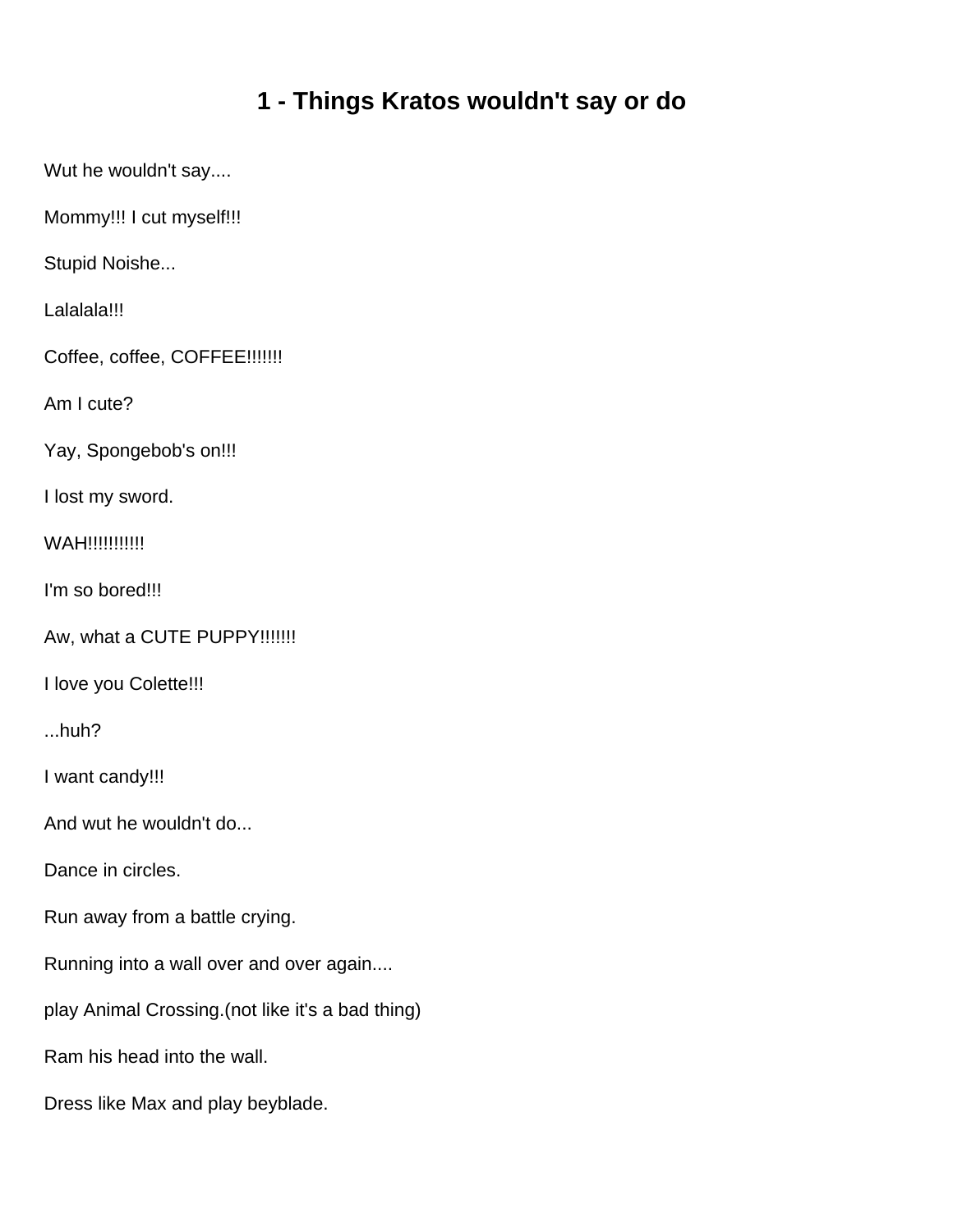Watch Teletubbies.

Try and destroy his sword.

Go on a sugar rush.

Make fun of Zelos by walking behind him and make strange face expressions.

Calling Raine a horrible cook and being a big showoff about it.

Give Genis and Presea piggy back rides.

Now for the funny scene.

So the group of nine are currently having a sleepover party. Yes, I didn't have any ideas at the moment. So anyways....

Lloyd: This is a great sleepover!!!

Genis: Yeah!!!

Sheena: Um, is anybody tired yet?

Zelos: Why, my lil' hunny, are you?

Sheena: \*blushes and slaps Zelos across the face\*

Zelos: Wow, you hit hard cutie.

Sheena: That's it!!!!\*Chucks Zelos out a nearby window\*

Raine: You go girl!!!

Sheena: I thought you were cooking the pizza?

Raine: I can't cook. So I let Regal cook it instead.

Kratos: zzzzzzzz......

Everyone stares at Kratos, who is holding a teddy bear and sucking his thumb.

Presea: Kratos...Is tired.

Lloyd: ...I have an idea.

Colette: What is it?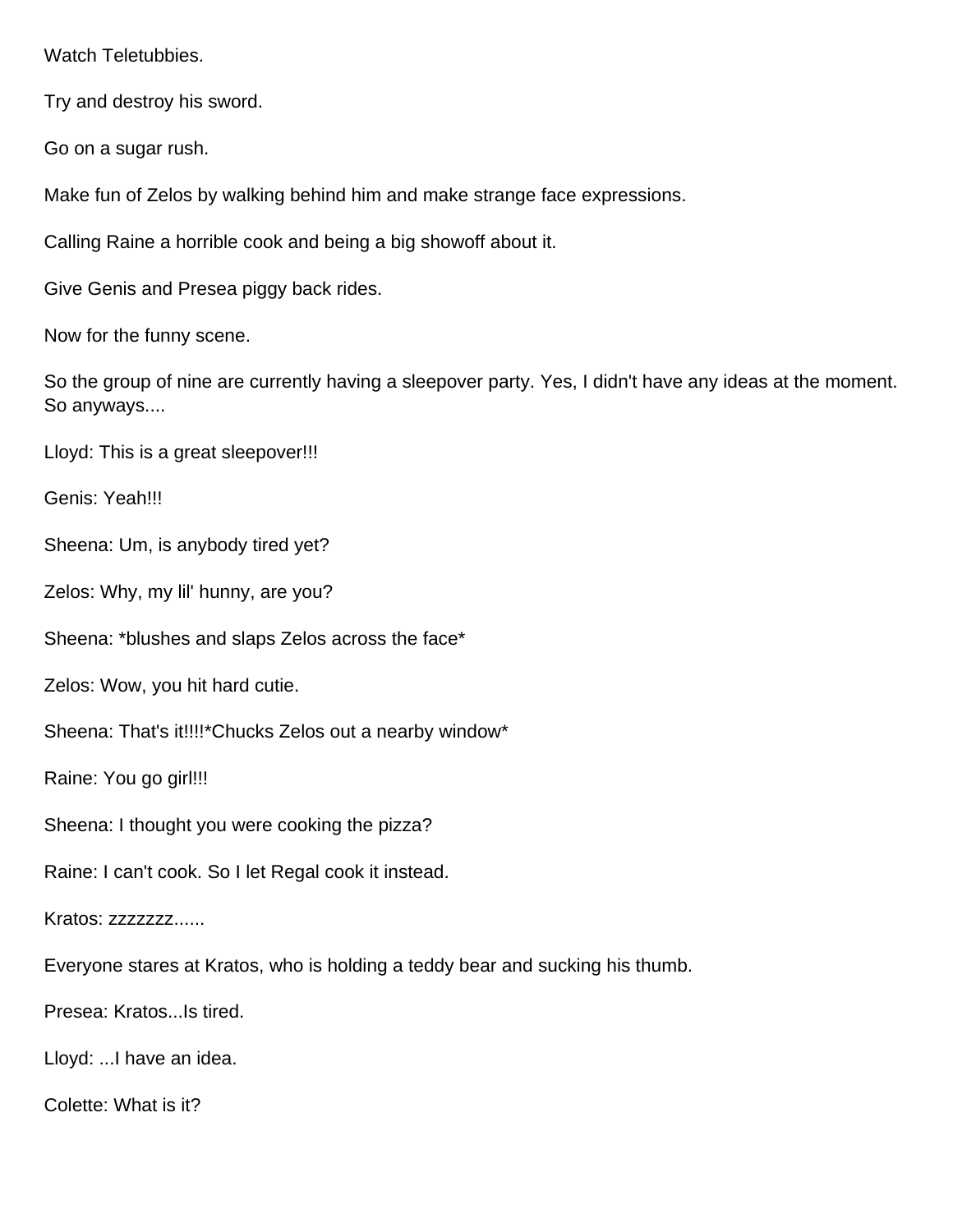Genis: Wow, Lloyd has an idea!!! Sheena: That's new!!! Zelos: \*sticks head out window\* I...made...it...Sheena, I'm back!!! Sheena: Leave me alone!!! What, are you stalking me!!! Zelos: For loooovvveeee!!!!! Regal: The pizza's done!!! Genis: Goody!!! Presea: ...pizza? What is pizza? Lloyd: Hello? Colette: Sorry Lloyd. What's your idea? Lloyd: Well, first everyone, grab a pillow. Presea: Why do we need a pillow? Lloyd: It's part of my plan. So eveyone grabbed a pillow. Lloyd: So, at the count of three, we attack. Regal: Attack what? Lloyd: ...Kratos!!!! Regal: Aahh.... Zelos: I don't get it... Sheena: You idiot!!! Lloyd: ...Is everyone ready? Raine: To attack Kratos? Genis: I'm ready!!! Sheena: Can we attack Zelos instead?